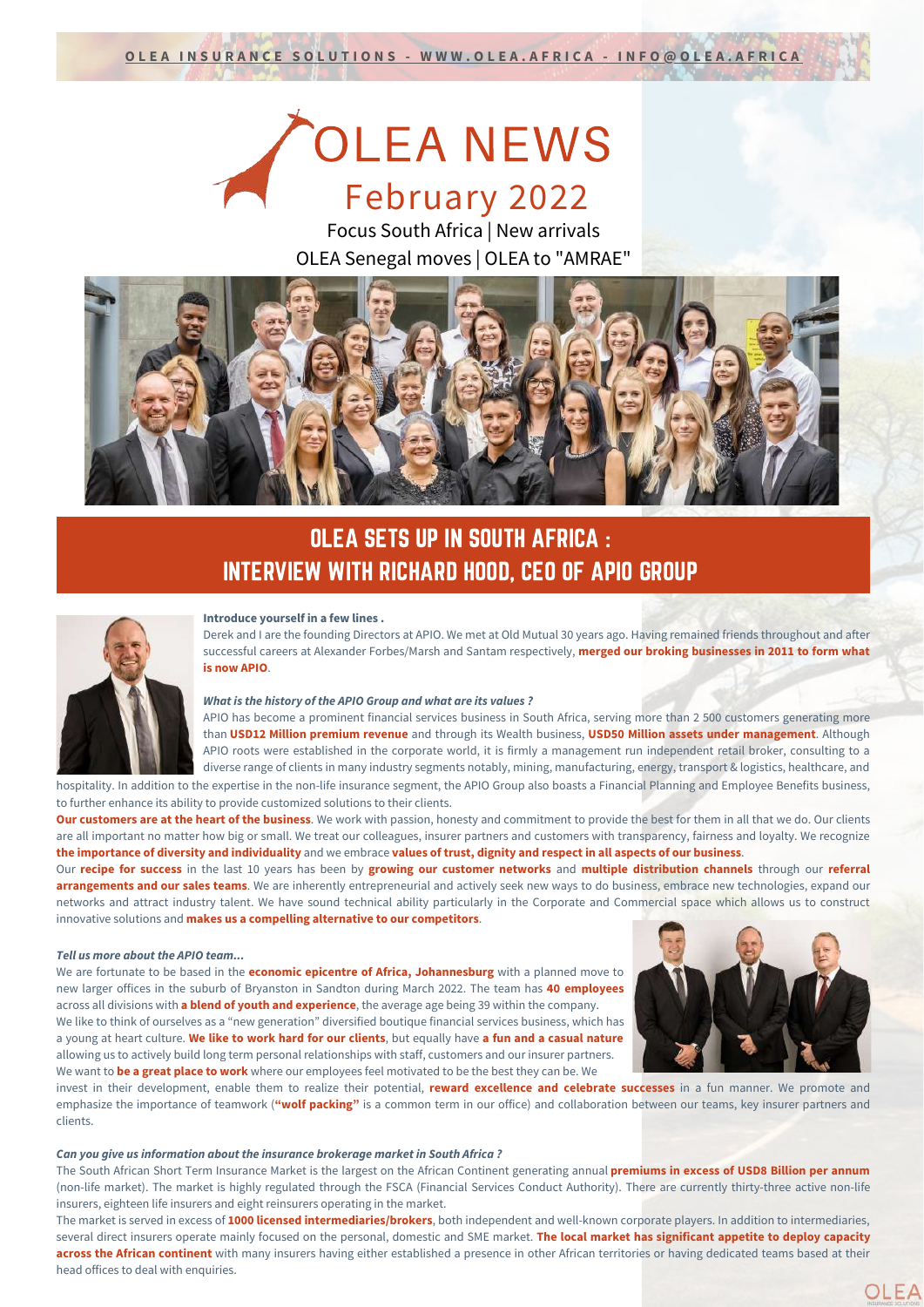#### *How did the APIO Group become a subsidiary of OLEA and what are your future prospects?*

Our partnership with OLEA has come at an exciting time in the company's history, with **APIO having just celebrated its 10th anniversary**. Having got to know Vincent de Charnacé, CEO East & Southern Africa and the OLEA team over the last two years, **we believe there is strong alignment of company values and culture** which has made o**ur integration into the OLEA Group seamless**. The OLEA network both into Africa and internationally via correspondence arrangements, has really been a positive addition to our local capabilities and we are well positioned to provide a compelling business **proposition to clients** expanding onto the African continent.

#### *Why a change of identity when you join the OLEA Group ?*

The APIO brand will evolve over a period of time to align to the rest of the OLEA Group, but we are proud to integrate the colors and show off our **association with OLEA** as our initial step !

We look forward to meeting the rest of our OLEA colleagues and customers from around the world.

#### **richardh@apio.co.za**



## network news

### honore thea, sales manager, olea guinea dolores arnachellum, data quality support



Honoré entered into the insurance sector in 2015 following a degree in History of International Relations from the General Lansana Conté University. He was an Account Manager and then Claims Manager in 2018 before being promoted to Production Manager of an insurance and reinsurance brokerage company.

At the beginning of February, he joined **OLEA Guinea** as **Sales Manager**. His mission is to design and implement a strategic action plan **to develop** the company's portfolio locally and **build customer loyalty** in order to participate in the company's growth.

#### olea senegal moved

In order to welcome its customers in a larger, accessible and modern space, **OLEA Senegal has moved** to its new offices since January 17, 2022. You can now meet Cedric de Zélicourt and his team in Dakar, **Focus One Building - 5th floor, Rue Birago Diop - Point E**.



From **February 2th to 4th**, Olivier Dubois, President, Olivier Canuel, Group CEO, Vincent de Charnacé, CEO East and Southern Africa, Ayouba Seydou, Group Placement and Reinsurance Director, Yvonne Asantewaa, Head of International Coordination and Arthur Djédjé, Analyst and Reinsurance Coordinator participated in the **29th Risk Management Meeting organized by "AMRAE"** (Association pour le Management des Risques et des Assurances de l'Entreprise) at the Centre International de Deauville. The OLEA team presented to the visitors **its multi-sector insurance solutions** to optimize risk management.



Dolores worked for 19 years at « MUA Insurance Company Mauritus ». She oversaw the back office (customer and agent management, premium

verification, contract modification...). **Based in Mauritius**, Dolores joined the OLEA Group early January as **Data Quality Support**. She is now in charge of ensuring the quality of the information recorded on the **OLEA extranets**.